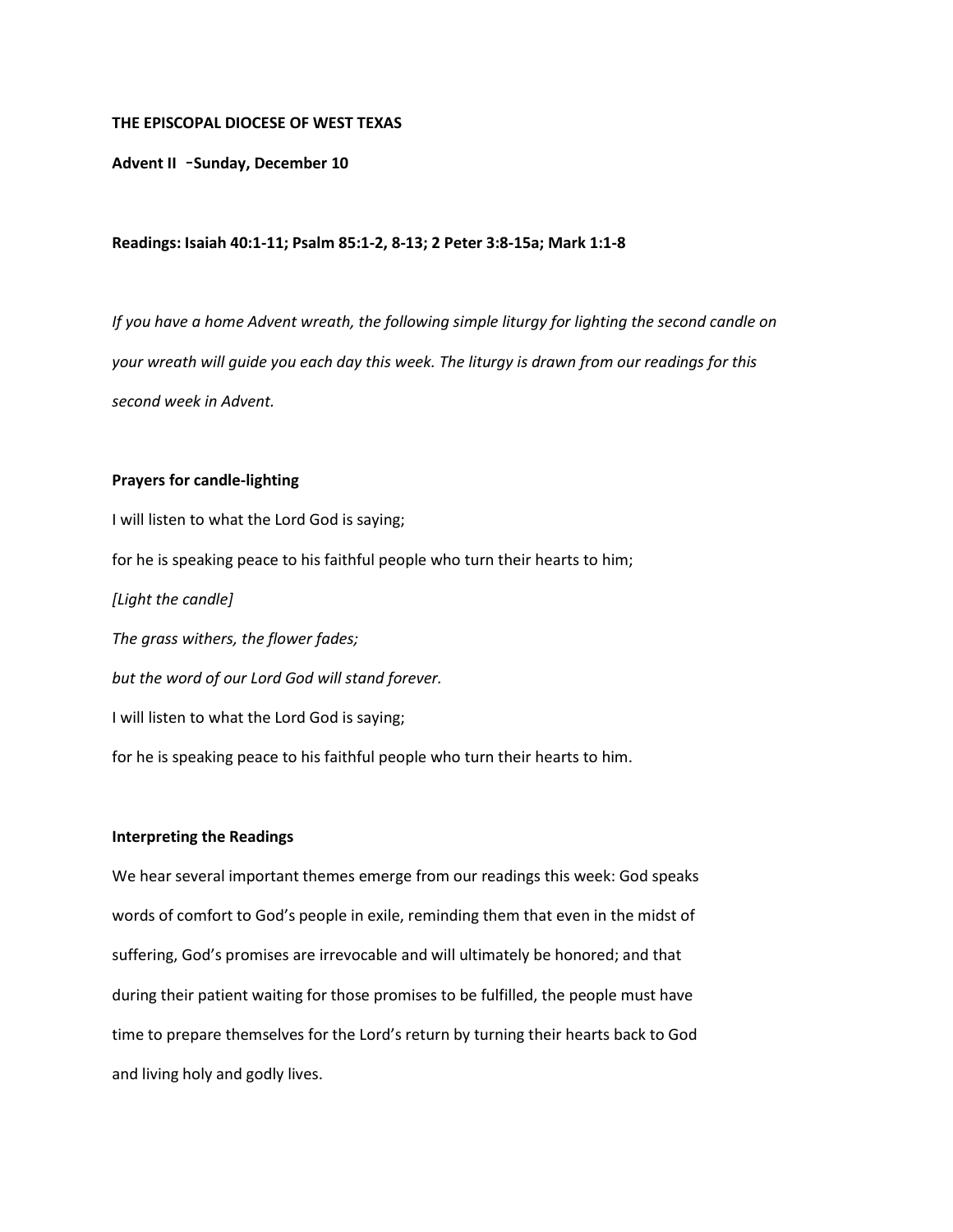Once again, as with last week, our readings take us into two distinct time periods:

• the time in the sixth century BCE, when the exiled citizens of Judea, hoping to return to Jerusalem and their homeland after decades of exile in Babylon, hear a comforting word of the Lord from Isaiah: their restoration to Jerusalem is close at hand, and God is about to honor earlier promises that Jerusalem will be the place from which God's holy instruction will go out to all the nations, • and the first century CE, when John the Baptist comes to Judea to prepare people to encounter God's new plan for restoration in the ministry of Jesus of Nazareth (witnessed in the reading from the Gospel of Mark); and a later follower of Jesus, writing in the name of Peter, offers a word of comfort to God's people, encouraging them to continue living faithfully as they wait patiently for, and also hasten, the day of God's final and just judgment of the world.

Writing over the course of several centuries of turbulent times for Israel and Judah, Isaiah is both the prophet of God's judgment and the prophet of hope in God's promises. We see both of these dimensions of his prophecy reflected in today's reading.

As the former Archbishop of Canterbury Rowan Williams once wrote, God's judgment is always intended to be creative by leading us to the amendment of our lives. Today's reading from Isaiah also affirms that God's promises are irrevocable, even if they are not immediately fulfilled. That affirmation is our source for hope in life renewed and restored through the power of God.